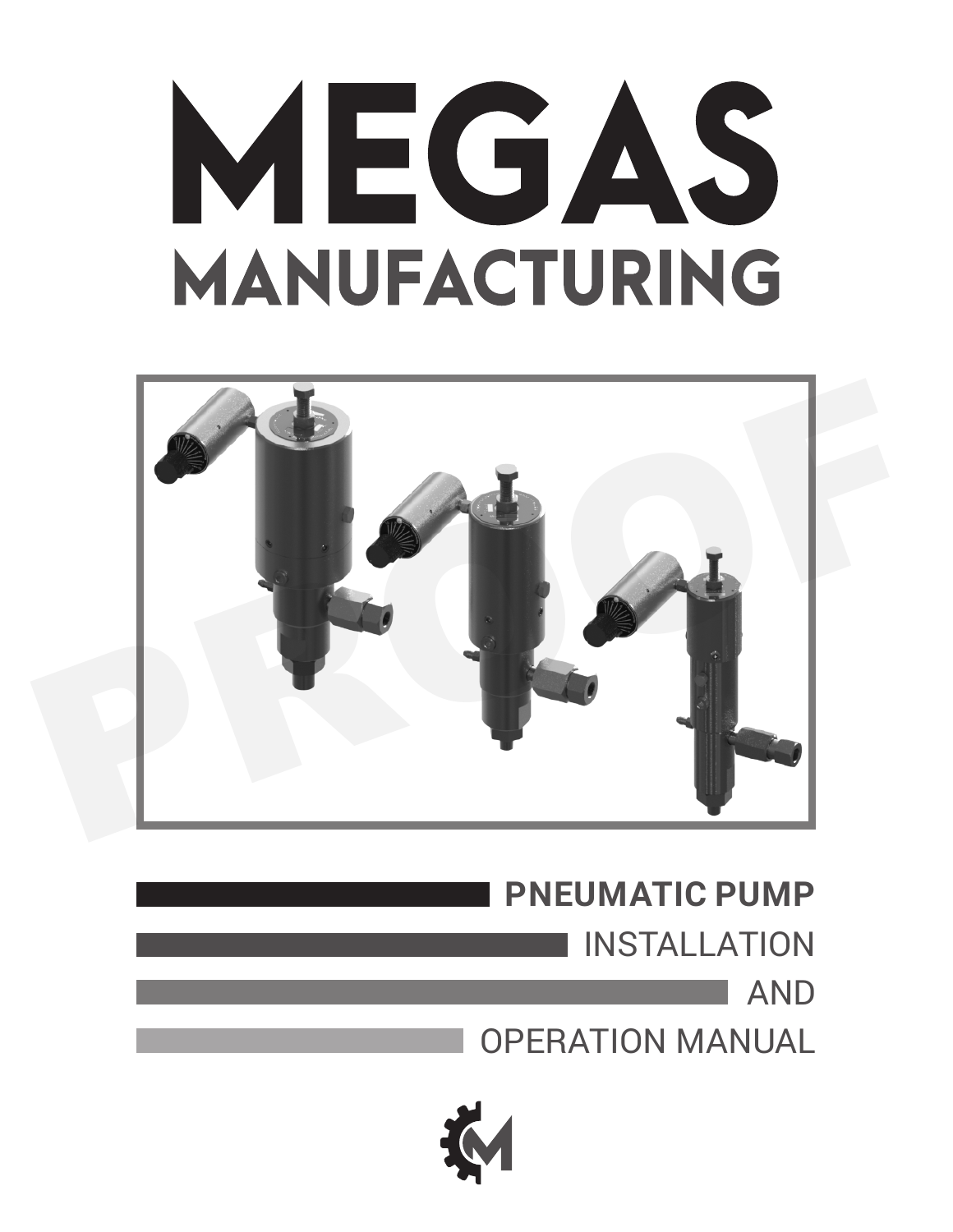| <b>TFE/FFKM</b>          |         |                                  |                                   |                                 |            |                            |             |                                |                   |             |                         |
|--------------------------|---------|----------------------------------|-----------------------------------|---------------------------------|------------|----------------------------|-------------|--------------------------------|-------------------|-------------|-------------------------|
|                          |         |                                  |                                   | $\circ$                         |            | Carbon/Graphite/TFE        |             |                                |                   |             |                         |
|                          |         |                                  |                                   | $\Omega$                        |            | Glass Moly                 |             |                                |                   |             |                         |
|                          |         |                                  |                                   | $\,<$                           |            | Viton                      |             |                                |                   |             |                         |
| TFE/Buna                 |         |                                  |                                   | ω                               |            | Buna                       |             |                                |                   |             |                         |
|                          |         | $\overline{\mathbb{L}}$          | FFKM                              | TT.                             |            | FFKM                       | CC          | Ceramic<br>Coated              |                   | <b>P38</b>  | $3'' \times 1/2''$      |
| <b>TFE/Viton</b>         |         | $\overline{\mathbf{u}}$          | Buna                              | $\qquad \qquad \subset$         |            | <b>UHMWPE</b>              |             |                                |                   | P24         | $2.25''$ x 1/4"         |
| <b>TFE/TFE</b>           |         |                                  |                                   |                                 |            |                            | SS          | 17-4 SST                       |                   | P14         | $1.5''$ x $1/4''$       |
| <b>Material</b>          |         | $\,<$                            | Viton                             | $\Box$                          |            | EFP                        | <b>Code</b> | terial                         |                   | <b>Code</b> | Plunger Size            |
| <b>Check Seat/Seal</b>   |         | <b>Code</b>                      | $\bullet$<br><b>Ring Material</b> | <b>Code</b>                     |            | <b>Seal Material</b>       |             | Plunger Ma-                    |                   |             | Piston Size x           |
|                          |         |                                  |                                   |                                 |            |                            |             |                                |                   |             |                         |
|                          |         | ω                                |                                   |                                 |            |                            |             | $\triangleright$               |                   |             | ∸                       |
| 0.0258<br>82700          | 10.0115 | 150 PSI                          | 0.0264                            | 10.0<br>48                      | 0.0066     | <b>80 PSI</b>              |             |                                | «ISO PSI Supply   |             |                         |
| 0.0242<br>0.043          | 80100   | 140PSI                           | 0.0236                            | 10.0<br>အိ                      | 6900'0     | 70 PSI                     | 9g          | 9g                             | $\mathsf{S}$      |             | Max Strokes/Minute      |
| 0.0226<br>E0+0'0         | 101010  | 130 PSI                          | 0.0208                            | 10.0<br>$\overline{L}$          | 2900.0     | <b>60PSI</b>               | 1:33        | 1:75                           | $\frac{1:3}{1:3}$ |             | Supply: Discharge Ratio |
| 0.0211<br>0.0375         | 0.0094  | 120PSI                           | 810'0                             | 10.0<br>$\overline{\mathbf{c}}$ | 0.0045     | <b>50 PSI</b>              |             |                                |                   |             |                         |
| 5610'0<br>0.0347         | 0.0087  | 110PSI                           | 0.0152                            | 0.0086                          | 0.0038     | 40PSI                      | <b>σ</b> τ  | 1.25                           | .75               |             | Min Flow (Quarts/Day)   |
| 810'0<br>0.0319          | 8000    | 100 PSI                          | 0.0124                            | 0.007                           | 0.0031     | 30 PSI                     | <b>245</b>  | $\overline{c}$                 | 95                |             | Max Flow (Quarts/Day)   |
| 0.0164<br>10201          | 0.0073  | ISd 06                           | 0.0097                            | 10.0054                         | 0.0024     | <b>20 PSI</b>              | 4,500       | 10,500                         | 4,500             |             | Max Discharge* (PSI)    |
| <b>P24</b><br><b>P38</b> | P14     | Supply<br>Pressure               | <b>P38</b>                        | <b>P24</b>                      | P14        | <b>Supply<br/>Pressure</b> | <b>P38</b>  | <b>P24</b>                     | P14               |             | Model                   |
|                          |         | <b>EMISSION PER STROKE (SCF)</b> |                                   |                                 | <b>GAS</b> |                            |             | <b>OPERATING SPECIFICATING</b> |                   |             |                         |

(888) 366.1290 | www.megasmfg.com | sales@megasmfg.com | support@megasmfg.com | 5321 Industrial Oaks Blvd., Suite 118 Austin, TX 78735 (888) 366.1290 | www.megasmfg.com | sales@megasmfg.com | support@megasmfg.com | 5321 Industrial Oaks Blvd., Suite 118 Austin, TX 78735

page 1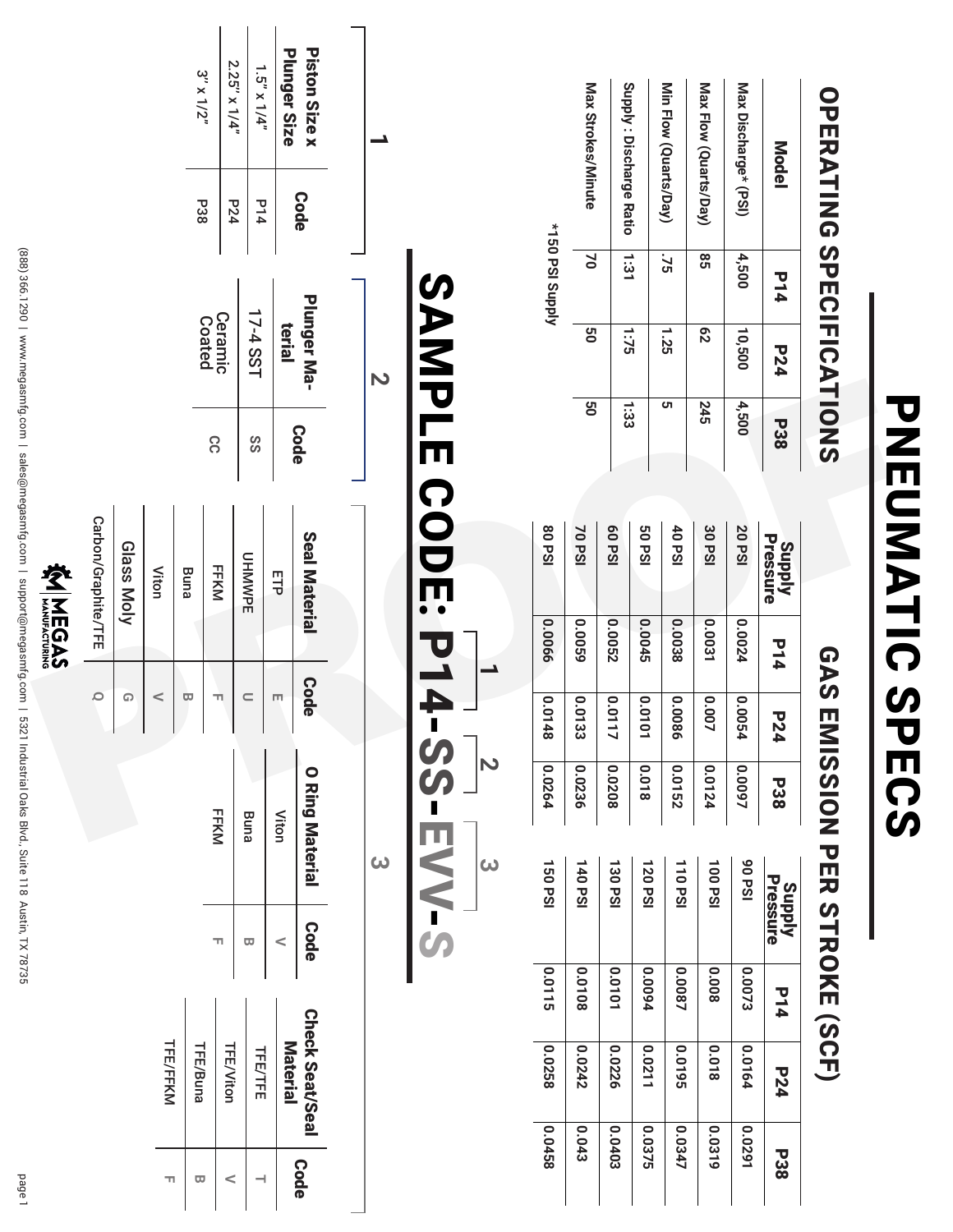# PNEUMATIC SIZING FORMULA

#### **Supply Pressure (20 PSI Min)** <sup>=</sup>

Injection Pressure + 200 PSI

Discharge Ratio (See Specs)

#### Example of a P14 Model in a 2500 PSI Application

**Supply Pressure** 

2500 PSI + 200 PSI

31

**Supply Pressure** 

2700 PSI

31

**Supply Pressure** = 87 PSI

#### <u>2002: 2002: 2002: 2002: 200</u> 1 FG-1233 Timer Volume Body 1 2 FG-8260 Timer Stem 1 MT-250 CONTROLLER



 $\overline{\phantom{a}}$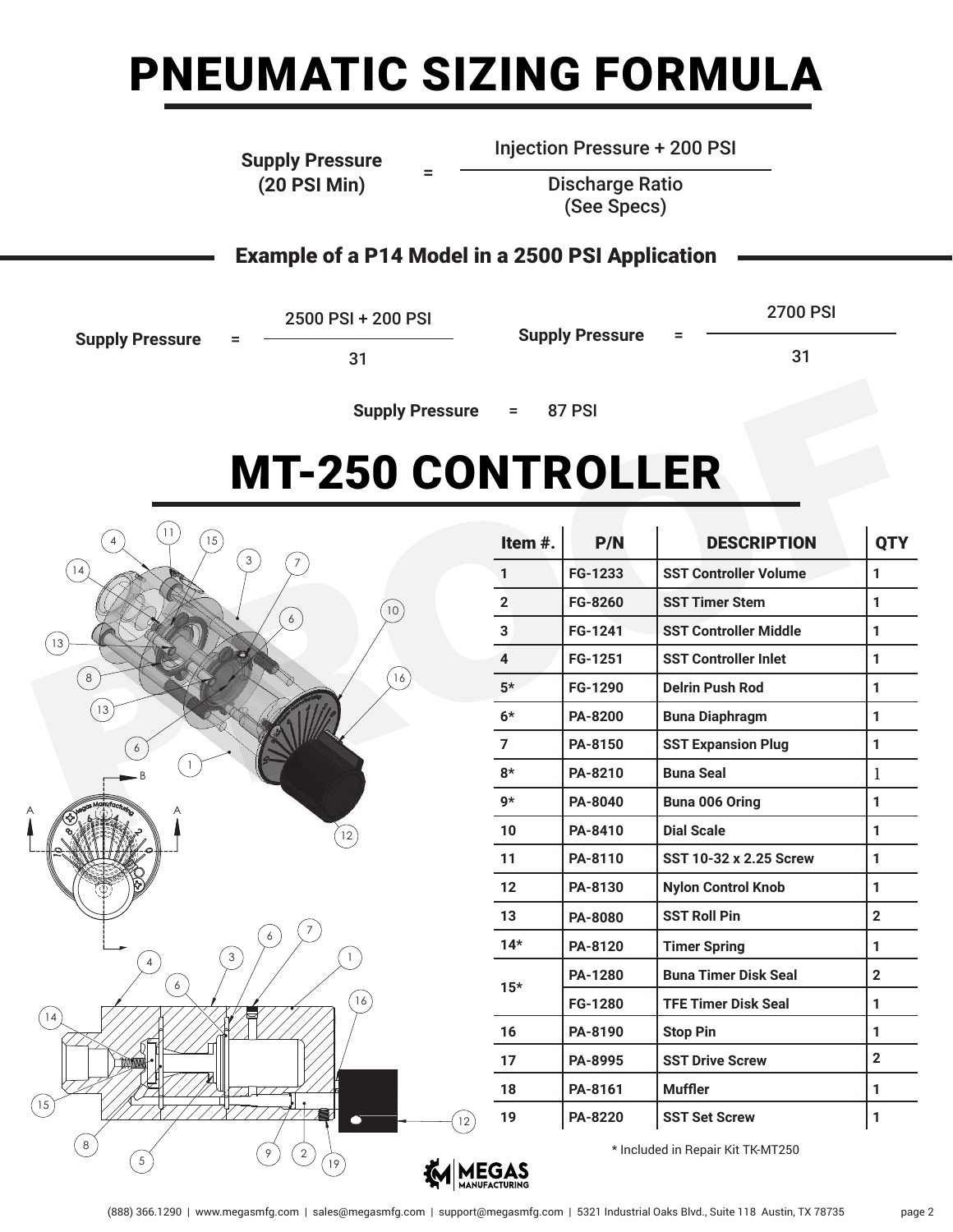





**MEGAS** 

P14 PUMP

<u>P14 PUMP REPAIR KITS.</u>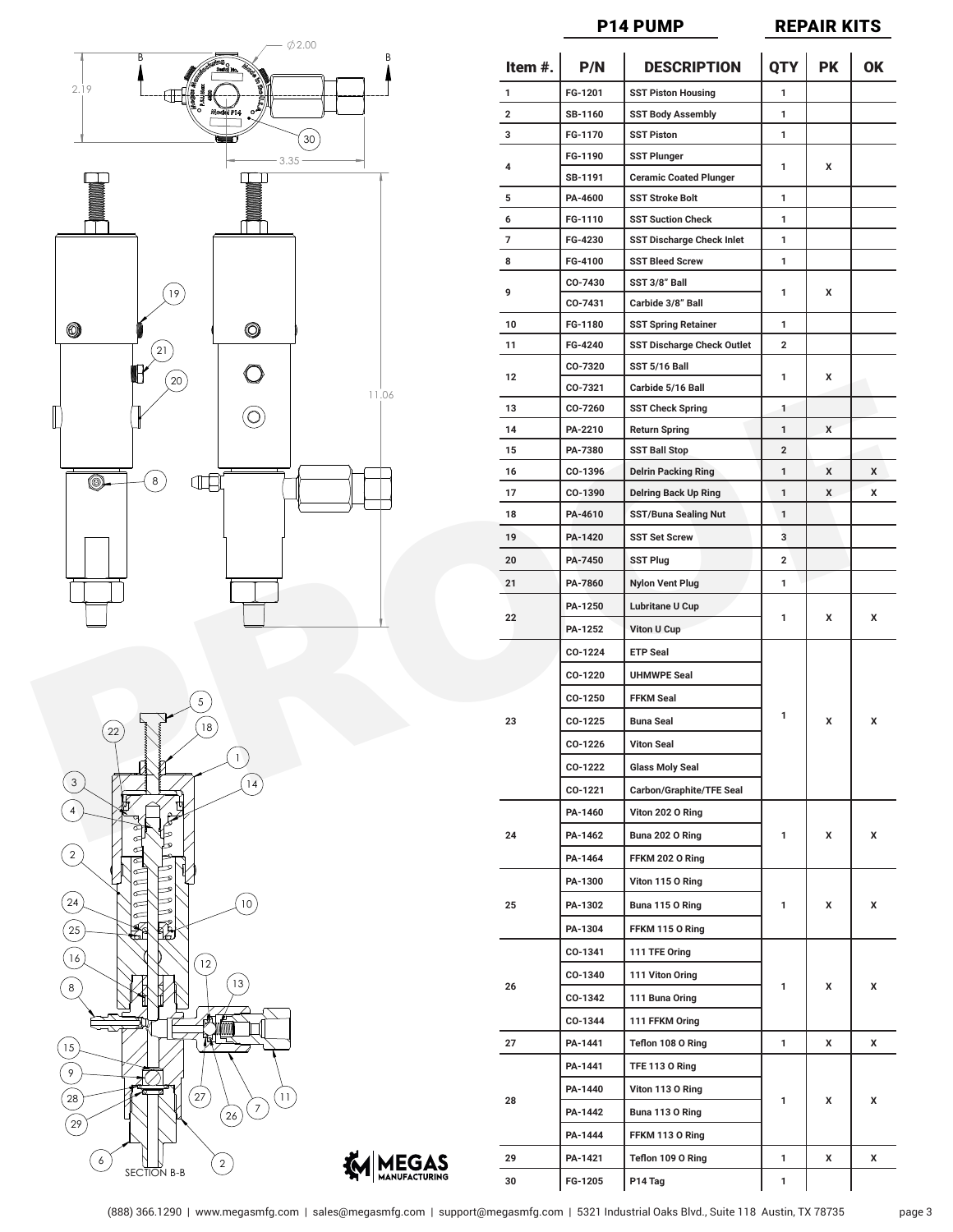#### INSTALLATION

**The pump must be installed in a vertical position with the suction check's NPT connection pointing straight down. Typical installations will include the following:**

- **High Pressure Line Check**
- **High Pressure Needle Valve**
- **Pump Setting Gage**
- **Y Strainer/Filter**
- **Isolation Valves Suction and Rate Gage**
- **Supply Gas Regulator**
- **Tubing/Tube Fittings**
- **Pressure Safety Valve**

*Your representative is happy to supply all relevant accessories.* 

# BEST PRACTICES • Isolation Valves – Suction and Rate Gage<br>• Supply Gas Regulator<br>• Tubing/Tube Fittings<br>• Pressure Safety Valve<br>• Your representative is happy to supply all relevant accessories.<br>• Pump suction should be a minimum of 6" b

- **Pump suction should be a minimum of 6'' below chemical supply.**
- **Separate regulators are to be used for relays or multiple pumps.**
- **Mount the supply gas regulator as close to the pump as possible.**
- **Line Check ->Needle Valve installed at injection point**
- **Calculate and set supply pressure. Excessive supply pressure decreases pump life.**
- **Install a Pressure Safety Valve**

*- A Pressure Safety Valve must always be used with a Positive Displacement, Chemical Metering Pump. A PSV is designed to protect the pump and system from over pressurization. To work effectively, the PSV must be set to relieve at the Maximum Working Pressure for the weakest point in the ENTIRE system. Contact Megas Support or your local representative for assistance* 

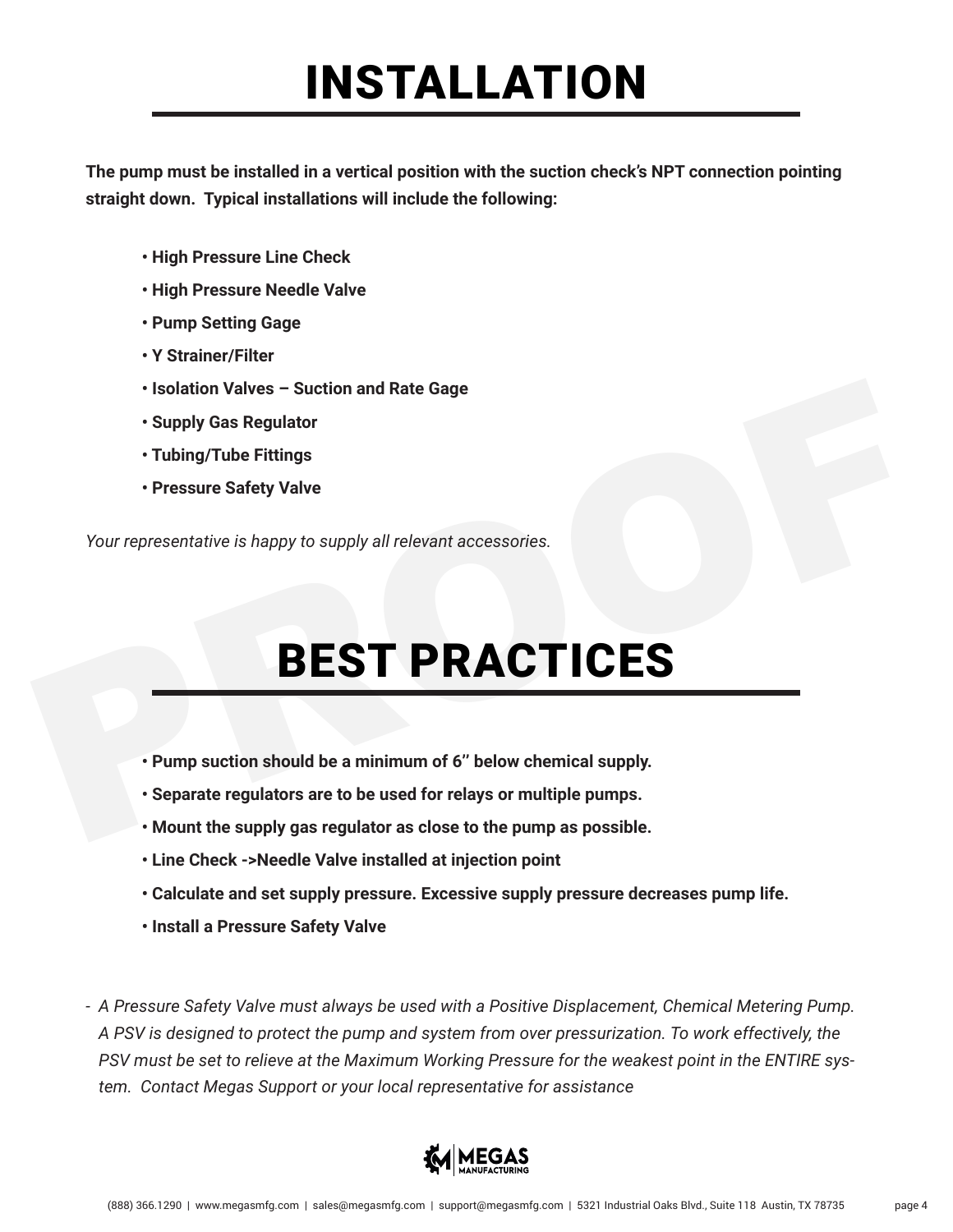## STARTUP

- **1. Crack bleed screw until fluid streams out continuously with every stroke of the pump. Tighten bleeder as fluid is streaming out.**
- **2. Set supply pressure using the formula provided on Pg. 2.**
- **3. Set the injection rate by following the instructions on the rate gage (most utilize a 1-minute test). Adjust the rate by rotating the valve stem knob on the controller.**
- **4. Adjusting the stroke length of the pump will also change the injection rate. Utilize for ultra-low rates or a more tailored injection stream.**

### MAINTENANCE

**Add or replace lubricant as required (especially after repair). Use lubricant suitable for climate where the pump is installed. See Parts Breakdown for Repair Kit options.** PROOF